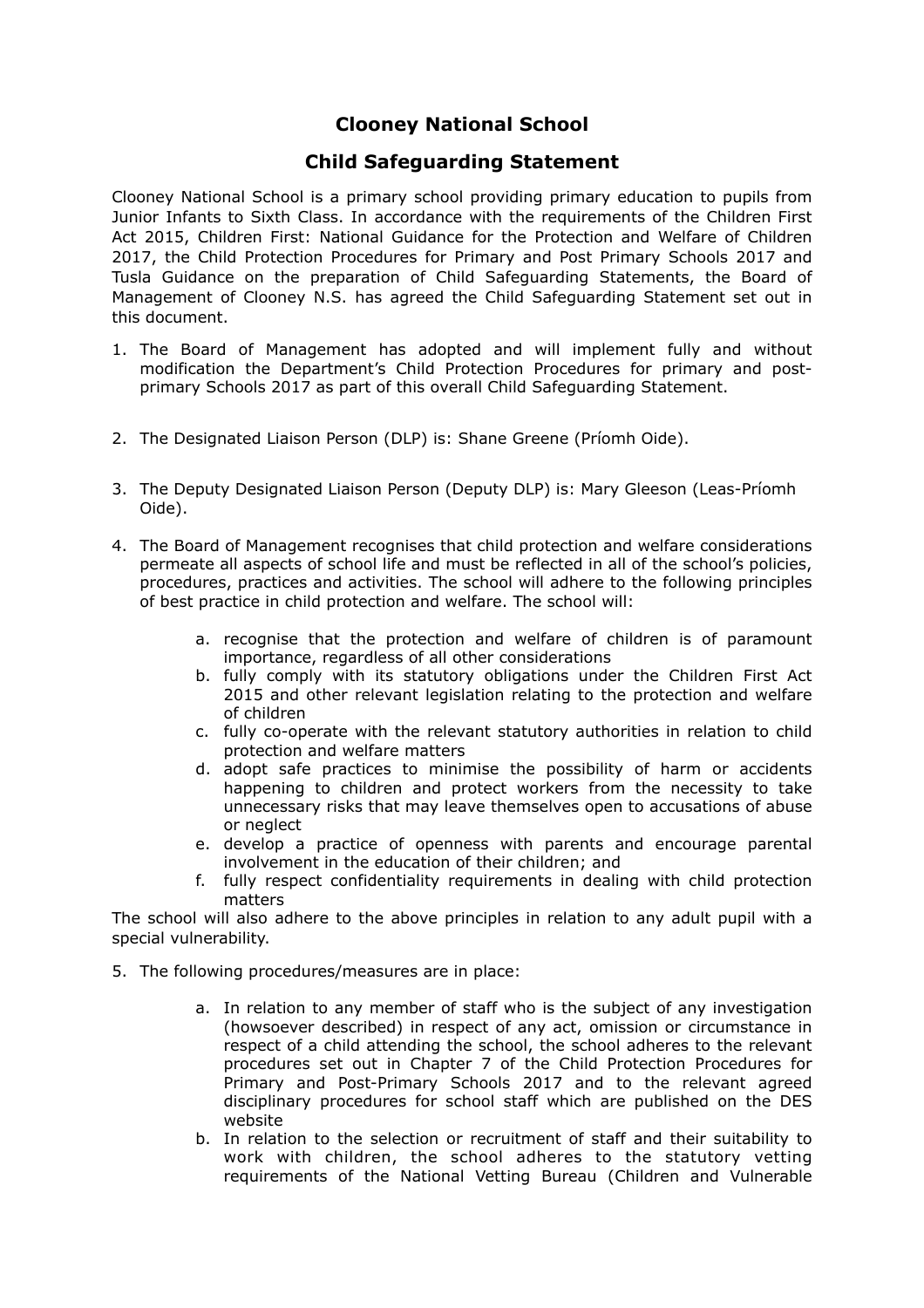Persons) Acts 2012 to 2016 and to the wider duty of care guidance set out in relevant Garda vetting and recruitment circulars published by the DES and available on the DES website

- c. In relation to the provision of information and, where necessary instruction and training to staff in respect of the identification of the occurrence of harm (as defined in the 2015 Act) the school:
	- i. has provided each member of staff with a copy of the school's Child Safeguarding Statement
	- ii. ensures all new staff are provided with a copy of the school's Child Safeguarding Statement
	- iii. encourages staff to avail of relevant training
	- iv. encourages Board of Management members to avail of relevant training
	- v. the Board of Management maintains records of all staff and Board member training.
- d. In relation to reporting of child protection concerns to Tusla, all school personnel are required to adhere to the procedures set out in the Child Protection Procedures for Primary and Post-Primary Schools 2017, including in the case of registered teachers, those in relation to mandated reporting under the Children First Act 2015
- e. In this school, the Board has appointed the above named DLP as the 'relevant person' (as defined in the Children First Act 2015) to be the first point of contact in respect of the school's child safeguarding statement.
- 6. All registered teachers employed by the school are mandated persons under the Children First Act 2015.
- 7. In accordance with the Children First Act 2015, the Board has carried out an assessment of any potential for harm to a child while attending the school or participating in school activities. A written assessment setting out the areas of risk identified and the school's procedures for managing those risks is attached as an appendix to these procedures.
- 8. The various procedures referred to in this Statement can be accessed via the school's website, the DES website or will be made available on request by the school
- 9 This statement has been published on the school's website and has been provided to all members of school personnel, the Parents' Association and the patron. It is readily accessible to parents and guardians on request. A copy of this Statement will be made available to Tusla and the Department if requested.

10 This Child Safeguarding Statement will be reviewed annually or as soon as practicable after there has been a material change in any matter to which this statement refers.

This Child Safeguarding Statement was adopted by the Board of Management on 3rd November 2020

Signed: \_\_\_\_\_\_\_\_\_\_\_\_\_\_\_\_\_\_\_\_\_\_\_\_\_ Signed:\_\_\_\_\_\_\_\_\_\_\_\_\_\_\_\_\_\_\_\_\_\_\_\_\_

Chairperson of BoM Principal/Secretary to the BoM

Date: \_\_\_\_\_\_\_\_\_\_\_\_\_\_\_\_\_\_\_\_\_\_\_\_ Date: \_\_\_\_\_\_\_\_\_\_\_\_\_\_\_\_\_\_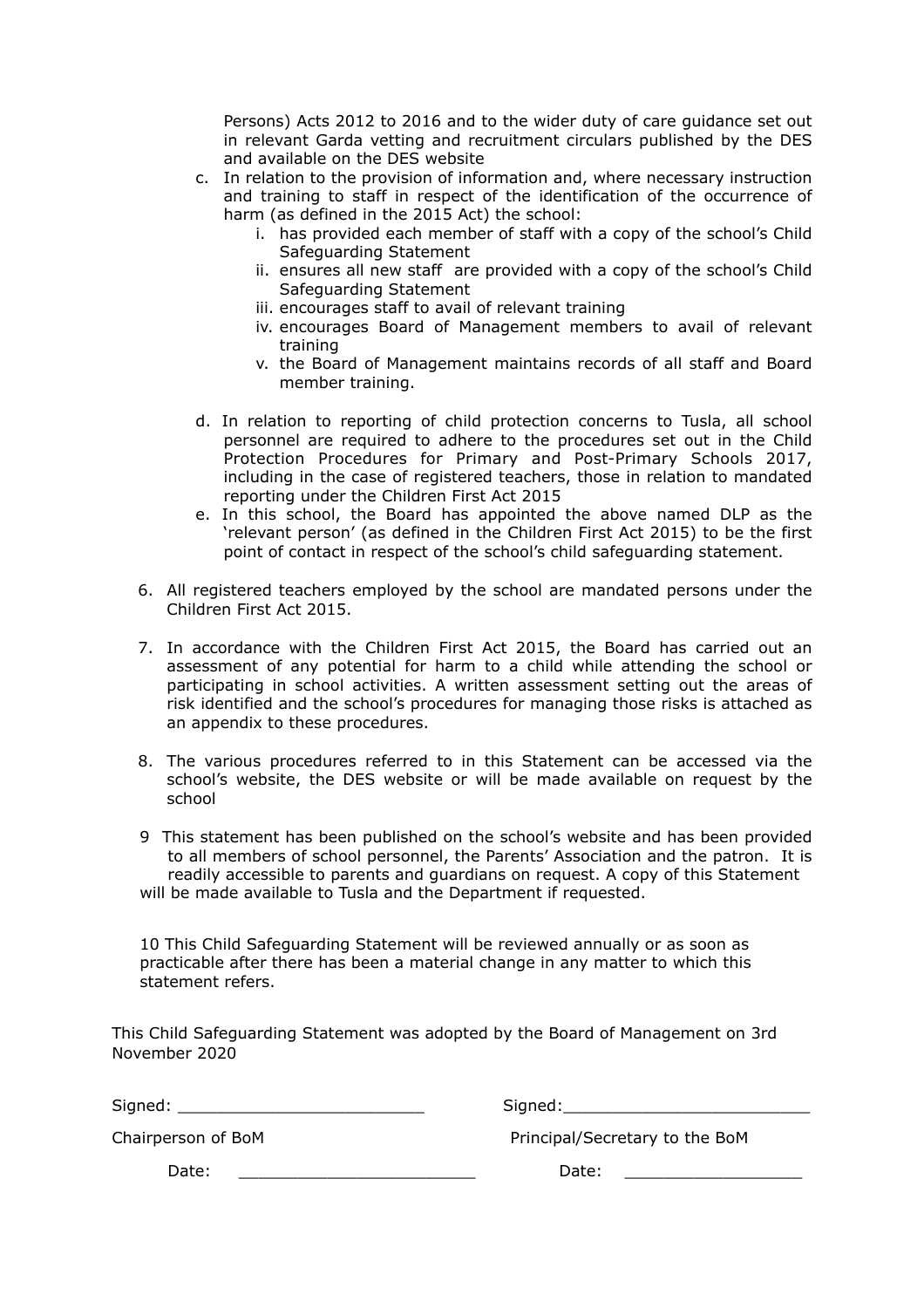### **Child Safeguarding Risk Assessment (of any potential harm)**

| <b>List of School Activities</b>                                         | <b>Risk</b><br>Level | The School has identified the<br>following Risk of Harm | The School has the following Procedures in<br>place to address risk identified in this as-<br>sessment                                                                                                                                                                          |
|--------------------------------------------------------------------------|----------------------|---------------------------------------------------------|---------------------------------------------------------------------------------------------------------------------------------------------------------------------------------------------------------------------------------------------------------------------------------|
| (Lack of )Training of school per-<br>sonnel in Child Protection matters  | High                 | Harm not recognised or reported<br>promptly             | Child Safeguarding Statement & DES procedures<br>made available to all staff<br>DLP& DDLP to attend PDST face to face training<br>All Staff to view Túsla training module & any other<br>online training offered by PDST<br>BOM records all records of staff and board training |
| One to one teaching                                                      | High/<br>Med         | Harm by school personnel                                | School has procedure in place for one to one<br>teaching<br>Open doors<br>Table between teacher and pupil<br>Glass in window                                                                                                                                                    |
| Care of Children with special<br>needs, including intimate care<br>needs | High                 | Harm by school personnel                                | Policy on intimate care                                                                                                                                                                                                                                                         |
| Toilet areas                                                             | Med                  | Inappropriate behaviour                                 | Supervision procedures                                                                                                                                                                                                                                                          |
| Curricular Provision in respect of<br>SPHE, RSE, Stay safe.              | Med                  | Non-teaching of same                                    | School implements SPHE, RSE, Stay Safe in full                                                                                                                                                                                                                                  |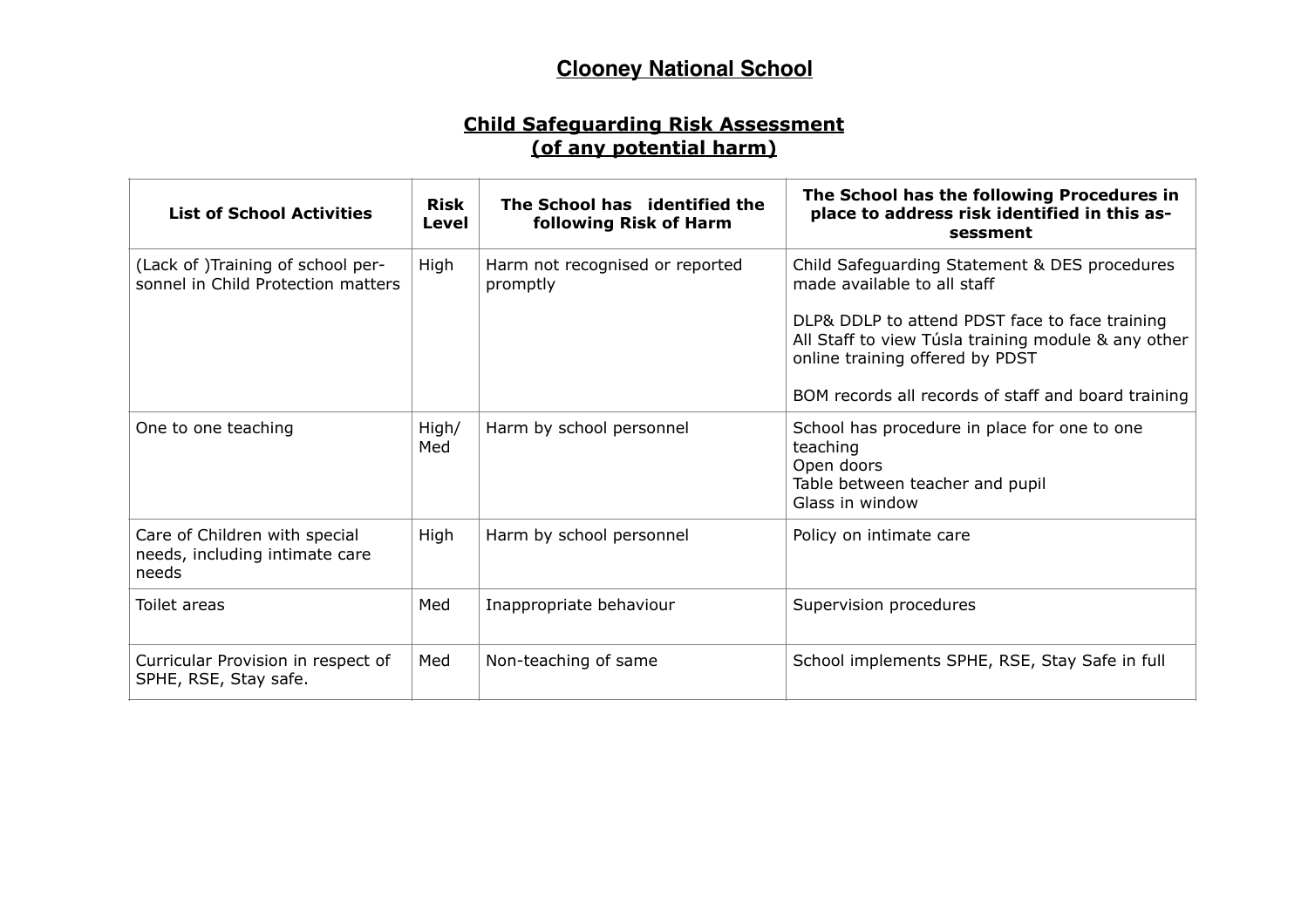| LGBT Children/Pupils perceived to<br>be LGBT                                                     | Low         | <b>Bullying</b>                                             | Anti-Bullying Policy<br>Code of Behaviour                                                              |
|--------------------------------------------------------------------------------------------------|-------------|-------------------------------------------------------------|--------------------------------------------------------------------------------------------------------|
| <b>List of School Activities</b>                                                                 |             | The School has identified the<br>following Risk of Harm     | The School has the following Procedures in<br>place to address risk identified in this as-<br>sessment |
| Daily arrival and dismissal of Med<br>pupils                                                     |             | Harm from older pupils, unknown<br>adults on the playground | Arrival and dismissal procedures<br>Supervision procedures                                             |
| Managing of challenging be-<br>haviour amongst pupils, including<br>appropriate use of restraint | Low         | Injury to pupils and staff                                  | <b>Restraint Procedures</b><br>Code Of Behaviour                                                       |
| <b>Sports Coaches</b>                                                                            | Med         | Harm to pupils                                              | <b>Supervision Procedures</b><br>Garda Vetting                                                         |
| Students participating in work ex-<br>perience                                                   | Med/<br>Low | Harm by student                                             | Garda Vetting<br>Child Safeguarding Statement.<br><b>Supervision Procedures</b>                        |
| Recreation breaks for pupils - Ac-<br>cessing toilet during break time.                          | Low         | Harm by pupils                                              | <b>Supervision Procedures</b>                                                                          |
| Classroom teaching                                                                               | Low         | Harm by School Personnel                                    | Garda Vetting<br><b>Classroom Organisation Policy</b><br><b>Supervision Procedures</b>                 |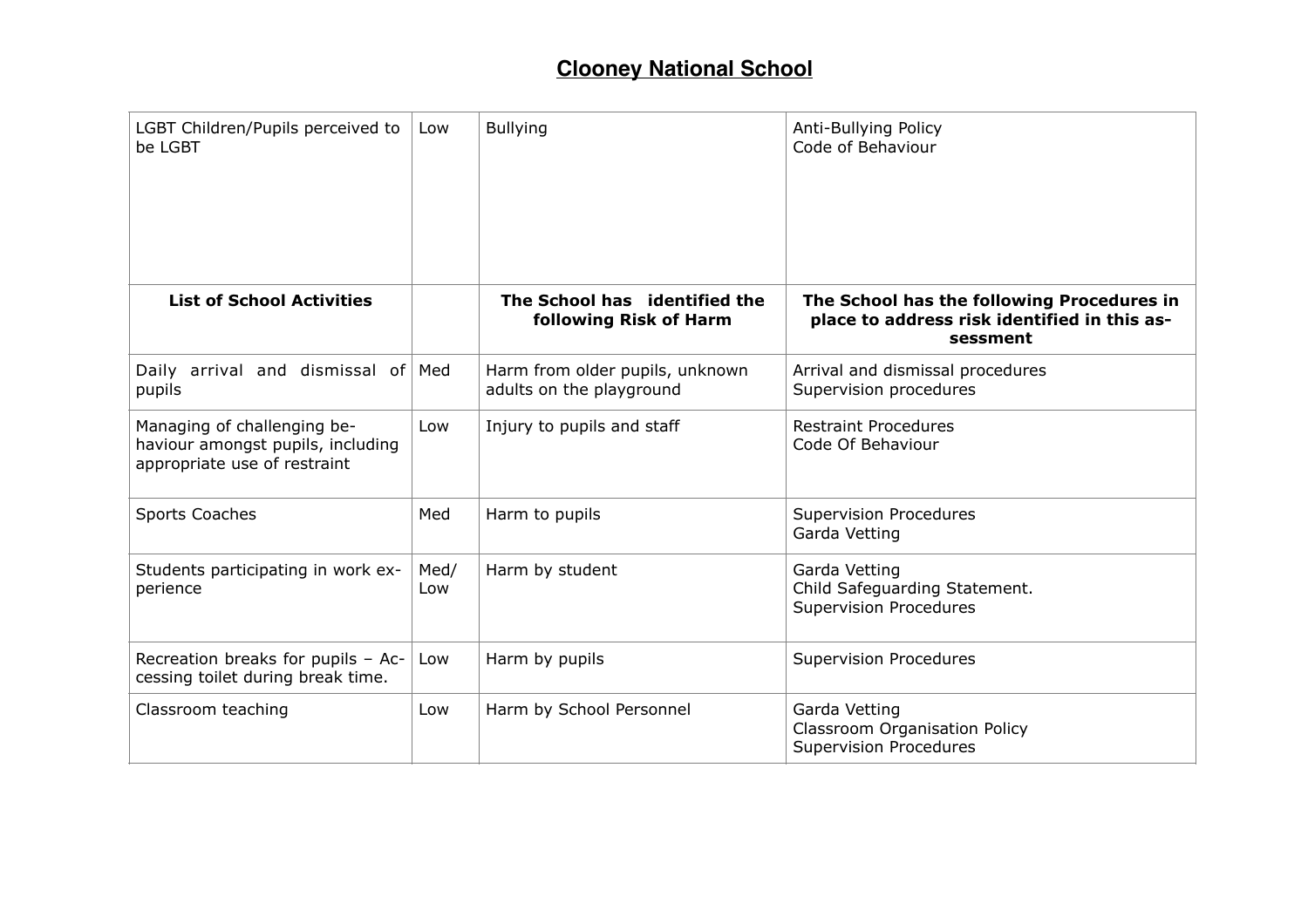| One-to-one teaching                                                                                        |     | $^{\prime}$                   | $^{\prime}$                                              |
|------------------------------------------------------------------------------------------------------------|-----|-------------------------------|----------------------------------------------------------|
| Outdoor teaching activities                                                                                |     | $^{\prime}$                   | $^{\prime}$                                              |
| <b>Sporting Activities</b>                                                                                 |     | $^{\prime}$                   | $^{\prime}$                                              |
| Homework club/evening study                                                                                |     | Harm by Others                | Supervision Procedures by external operator              |
| Breakfast club                                                                                             |     | Harm by Others                | Supervision Procedures by external operator              |
| <b>List of School Activities</b>                                                                           |     | The School has identified the | The School has the following Procedures in               |
|                                                                                                            |     | following Risk of Harm        | place to address risk identified in this as-<br>sessment |
| School outings                                                                                             | Med | Harm by Others                | <b>Supervision Procedures</b>                            |
| Internal movement of children in Low<br>school during the day. - mes-<br>sages, attending learning support |     | Harm by Others                | <b>Supervision Procedures</b>                            |
| School trips involving overnight N/A<br>stay                                                               |     |                               |                                                          |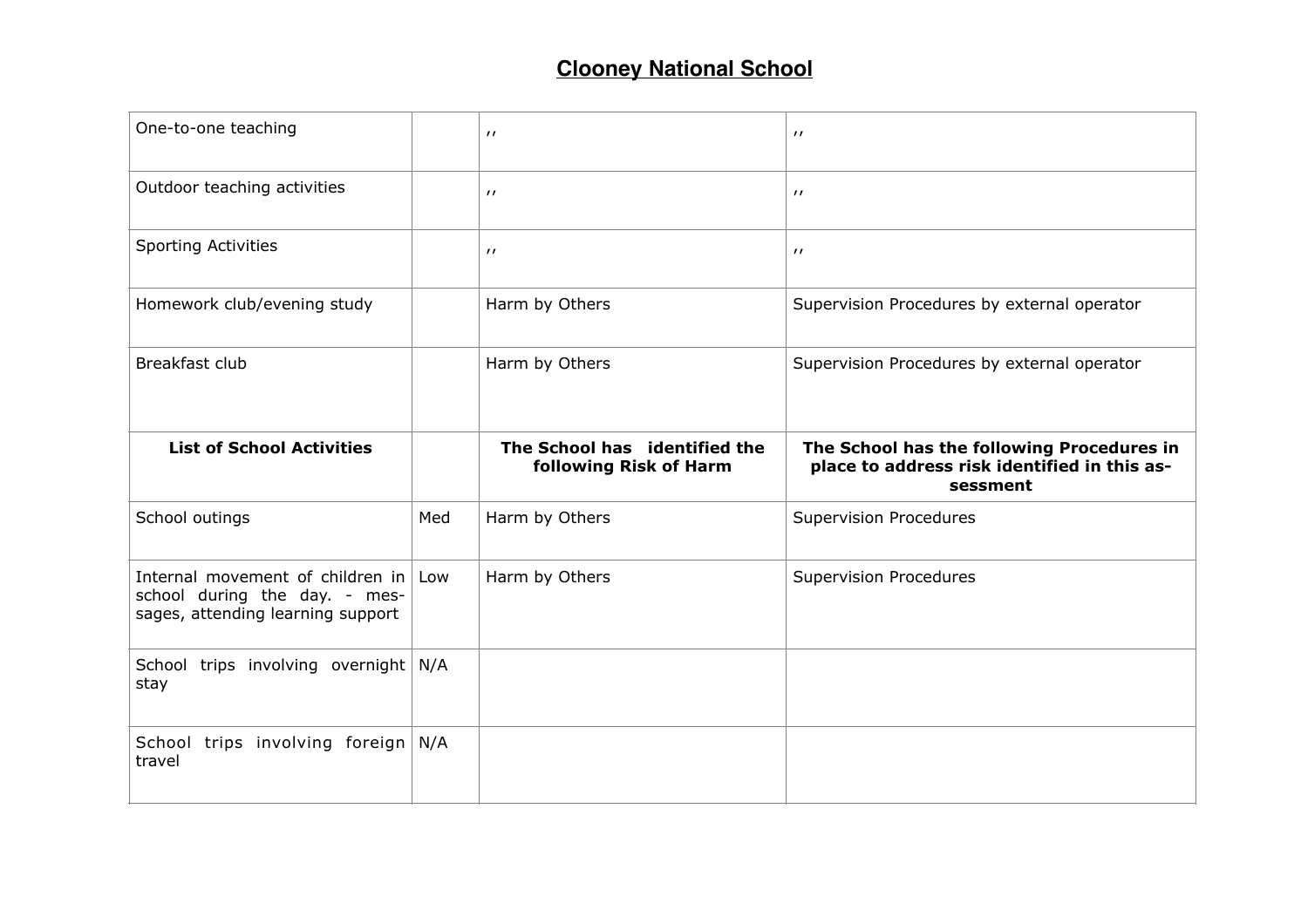| Use of toilet/changing/shower ar-<br>eas in schools                                 | Low         | Harm by pupils                                          | Code of Behaviour                                                                                      |
|-------------------------------------------------------------------------------------|-------------|---------------------------------------------------------|--------------------------------------------------------------------------------------------------------|
| Provision of residential facilities<br>for boarders                                 | N/A         |                                                         |                                                                                                        |
| Annual Sports Day                                                                   | Med         | Harm by others                                          | Garda Vetting<br><b>Supervision Procedures</b><br>Code of Behaviour                                    |
| Fundraising events involving<br>pupils                                              | N/A         |                                                         |                                                                                                        |
| Use of off-site facilities for school   Med<br>activities                           |             | Harm by Others                                          | <b>Supervision Procedures</b>                                                                          |
| School transport arrangements<br>including use of bus escorts                       | Med/<br>Low | Harm by Others<br>Harm by Pupils                        | <b>Supervision Procedures</b>                                                                          |
| <b>List of School Activities</b>                                                    |             | The School has identified the<br>following Risk of Harm | The School has the following Procedures in<br>place to address risk identified in this as-<br>sessment |
| Care of any vulnerable adult stu-<br>dents, including intimate care<br>where needed | N/A         |                                                         |                                                                                                        |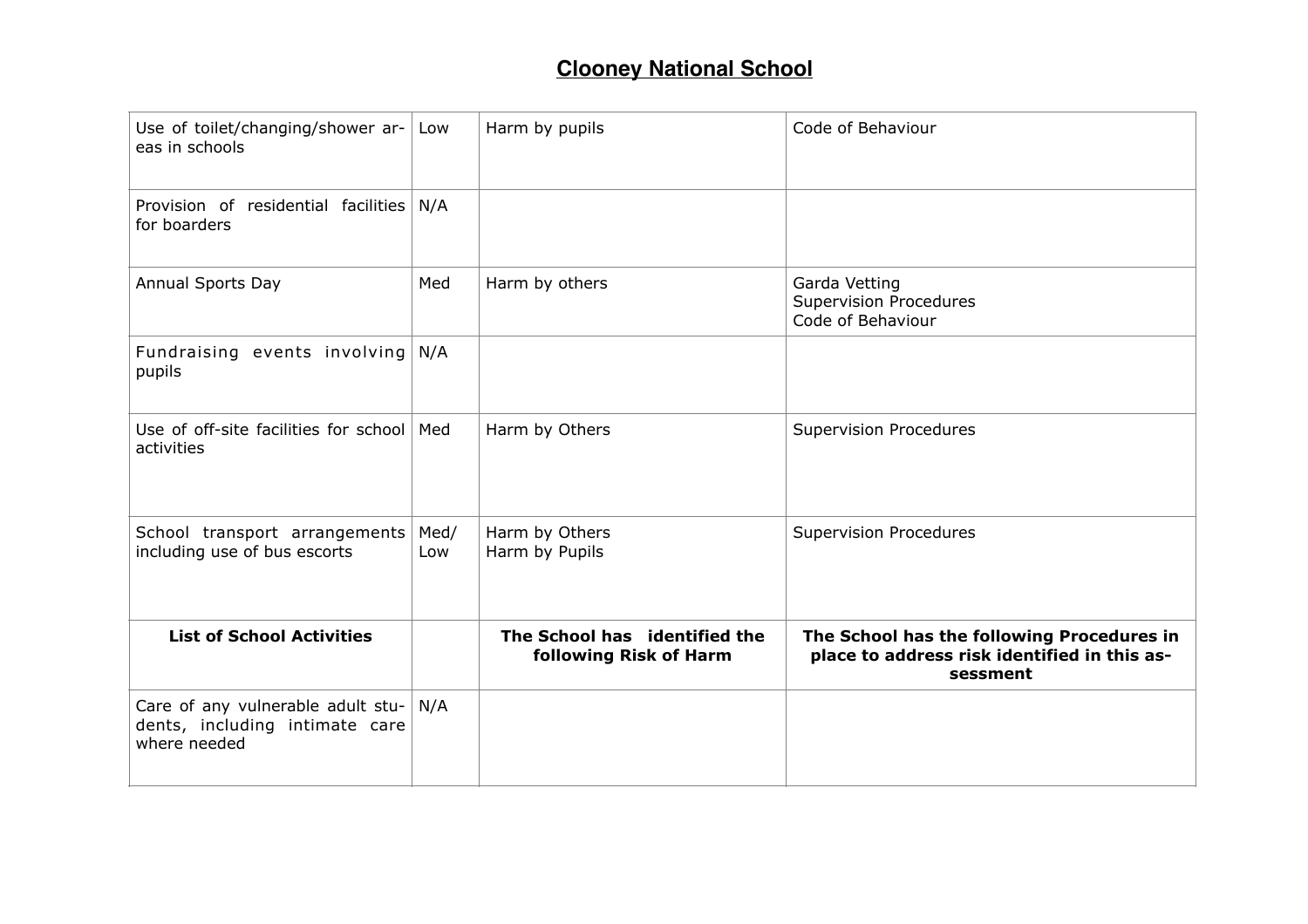| Management of challenging be-<br>haviour amongst pupils, including<br>appropriate use of restraint where<br>required | N/A  |                                                         |                                                                                                        |
|----------------------------------------------------------------------------------------------------------------------|------|---------------------------------------------------------|--------------------------------------------------------------------------------------------------------|
| Administration of Medicine<br>Administration of First Aid                                                            | Med  | Harm by Others                                          | Administration of Medicine Policy<br>First aid Training                                                |
| Curricular provision in respect of<br>SPHE, RSE, Stay Safe (See 5)                                                   |      |                                                         |                                                                                                        |
| Prevention and dealing with bully-<br>ing amongst pupils                                                             | High | Harm by Pupils                                          | Anti-Bullying Policy                                                                                   |
| Training of school personnel in<br>child protection matters<br>(See 1)                                               |      |                                                         |                                                                                                        |
| Use of external personnel to sup-<br>plement curriculum<br>(See 9)                                                   |      |                                                         |                                                                                                        |
| <b>List of School Activities</b>                                                                                     |      | The School has identified the<br>following Risk of Harm | The School has the following Procedures in<br>place to address risk identified in this as-<br>sessment |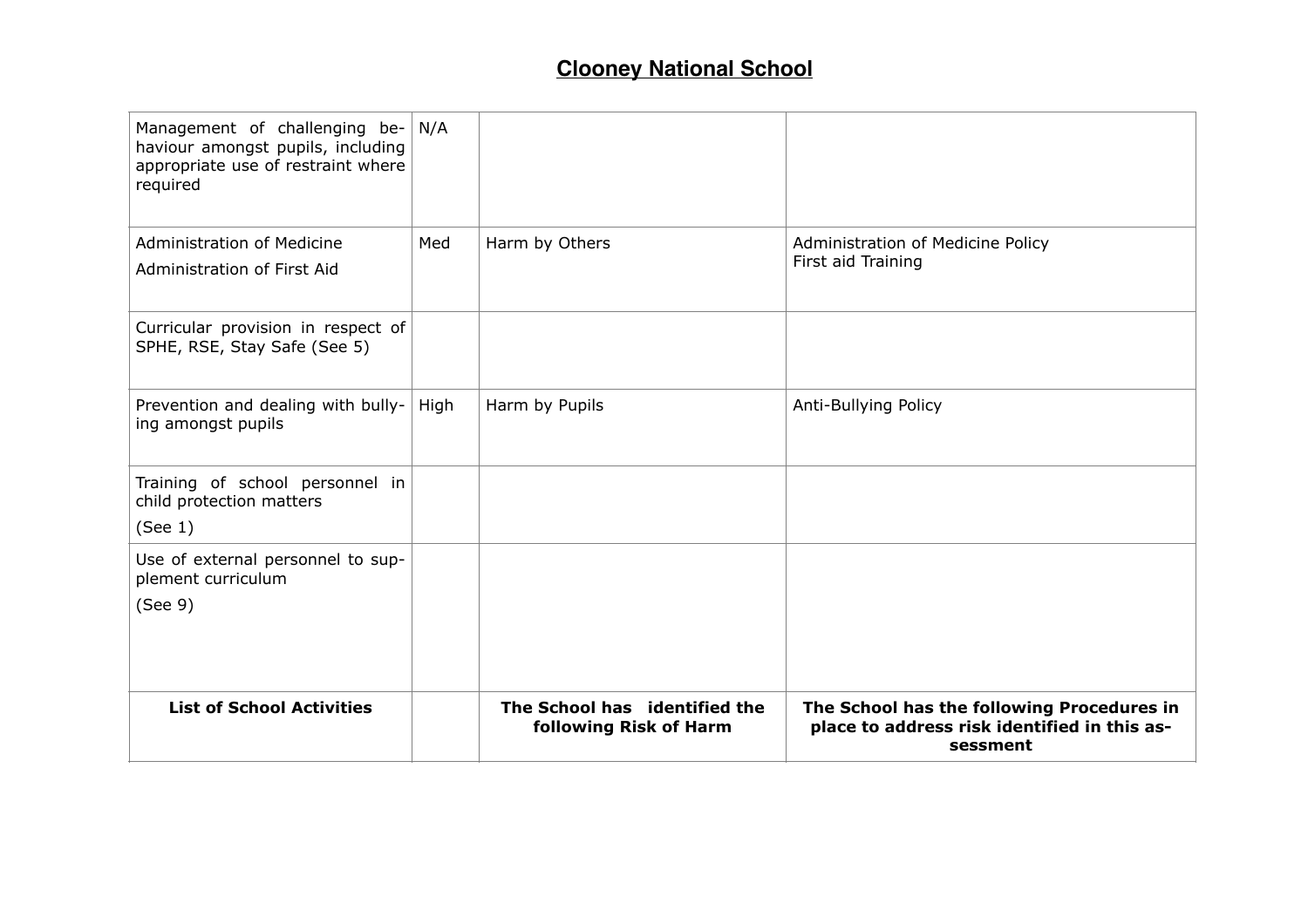| Care of pupils with specific vul-<br>nerabilities/ needs such as   | Med | Harm by Others<br>Harm by Pupils                                 | Anti-Bullying Policy                                                         |
|--------------------------------------------------------------------|-----|------------------------------------------------------------------|------------------------------------------------------------------------------|
| Pupils from ethnic minorities/<br>migrants                         |     |                                                                  |                                                                              |
| Members of the Traveller<br>community                              |     |                                                                  |                                                                              |
| Lesbian, gay, bisexual or<br>transgender (LGBT) children           |     |                                                                  |                                                                              |
| Pupils perceived to be LGBT                                        |     |                                                                  |                                                                              |
| Pupils of minority religious<br>faiths                             |     |                                                                  |                                                                              |
| Children in care<br>$\bullet$                                      |     |                                                                  |                                                                              |
| Children on CPNS                                                   |     |                                                                  |                                                                              |
|                                                                    |     |                                                                  |                                                                              |
| Recruitment of school personnel<br>including -                     |     | Harm not recognised or properly or<br>promptly reported by staff | Child Safeguarding Statement & DES procedures<br>made available to all staff |
| <b>Teachers</b>                                                    |     |                                                                  | Staff to view Tusla training module & any other                              |
| SNA's                                                              |     |                                                                  | online training offered by PDST                                              |
| Caretaker/Secretary/Cleaners                                       |     |                                                                  |                                                                              |
| Sports coaches                                                     |     |                                                                  | <b>Vetting Procedures</b>                                                    |
| External Tutors/Guest Speak-<br>ers                                |     |                                                                  | Parents / Volunteers / Visiting Contractors - Su-<br>pervision Procedures    |
| Volunteers/Parents in school<br>$\bullet$<br>activities            |     |                                                                  |                                                                              |
| Visitors/contractors present<br>٠<br>in school during school hours |     |                                                                  |                                                                              |
| Visitors/contractors present<br>during after school activities     |     |                                                                  |                                                                              |
| (See 1)                                                            |     |                                                                  |                                                                              |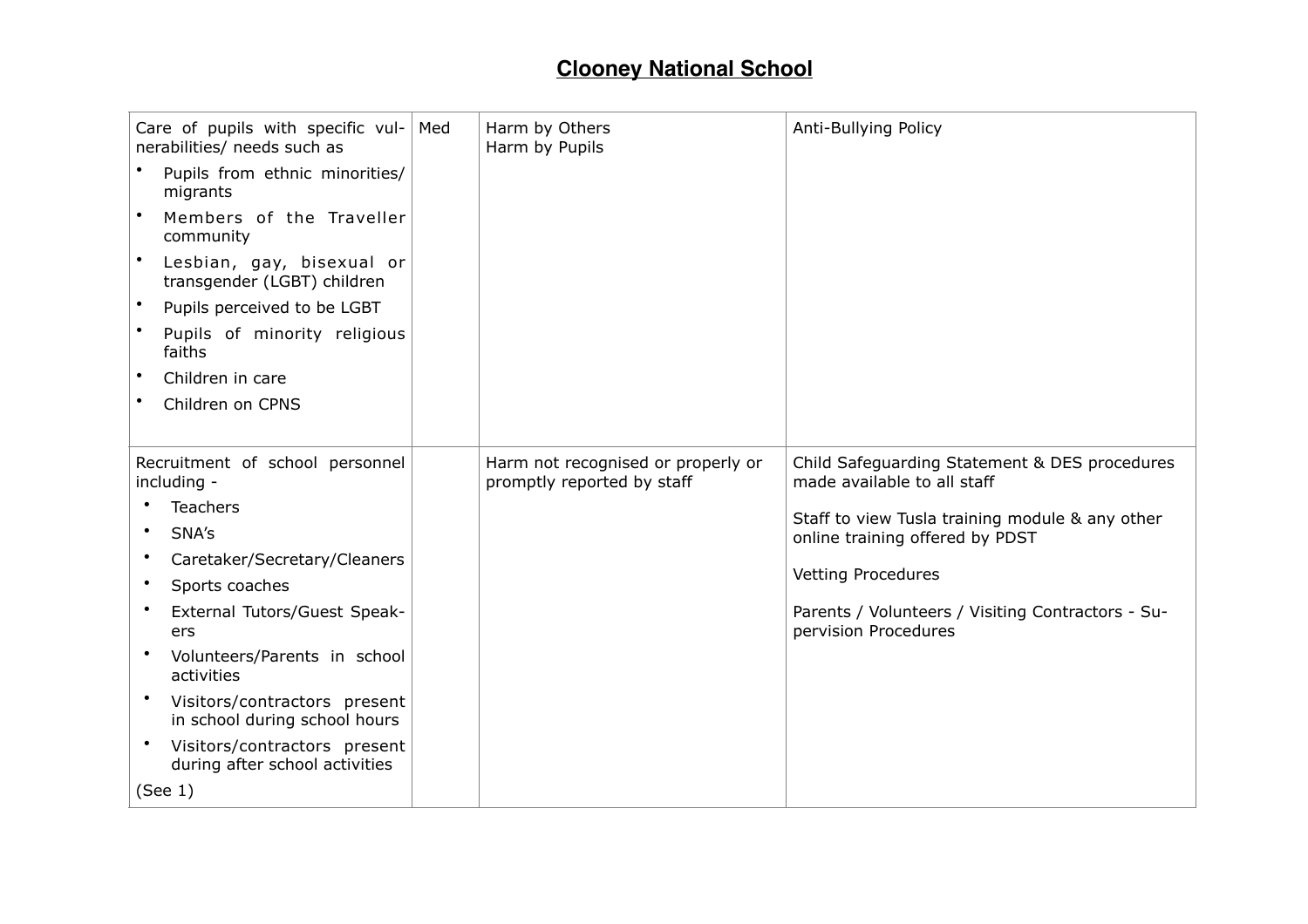| Use of school premises by other $\vert$ Med<br>organisation during school day -<br><b>HSE Personnel</b><br>(See 9)                    |      | Harm by Others                                          | Vetting/Supervision Procedures<br>Liaising with other Agencies                                         |
|---------------------------------------------------------------------------------------------------------------------------------------|------|---------------------------------------------------------|--------------------------------------------------------------------------------------------------------|
|                                                                                                                                       |      |                                                         |                                                                                                        |
| <b>List of School Activities</b>                                                                                                      |      | The School has identified the<br>following Risk of Harm | The School has the following Procedures in<br>place to address risk identified in this as-<br>sessment |
| Use of Information and Communi-<br>cation Technology by pupils in<br>school                                                           | High | <b>Bullying</b>                                         | Acceptable Usage Policy<br>Anti-Bullying Policy<br>Code of Behaviour                                   |
| Application of sanctions under the<br>school's Code of Behaviour includ-<br>ing detention of pupils, confisca-<br>tion of phones etc. | Med  | Harm by Personnel                                       | Code of Behaviour                                                                                      |
| Students participating in work ex-<br>perience in the school (See10)                                                                  |      |                                                         |                                                                                                        |
| Student teachers undertaking<br>training placement in school                                                                          | Med  | Harm by Students                                        | Vetting<br><b>Supervision Procedures</b>                                                               |
| Use of video/photography/other<br>media to record school events                                                                       | Med  | Harm by Others                                          | Acceptable Usage Policy<br><b>Parental Permission</b>                                                  |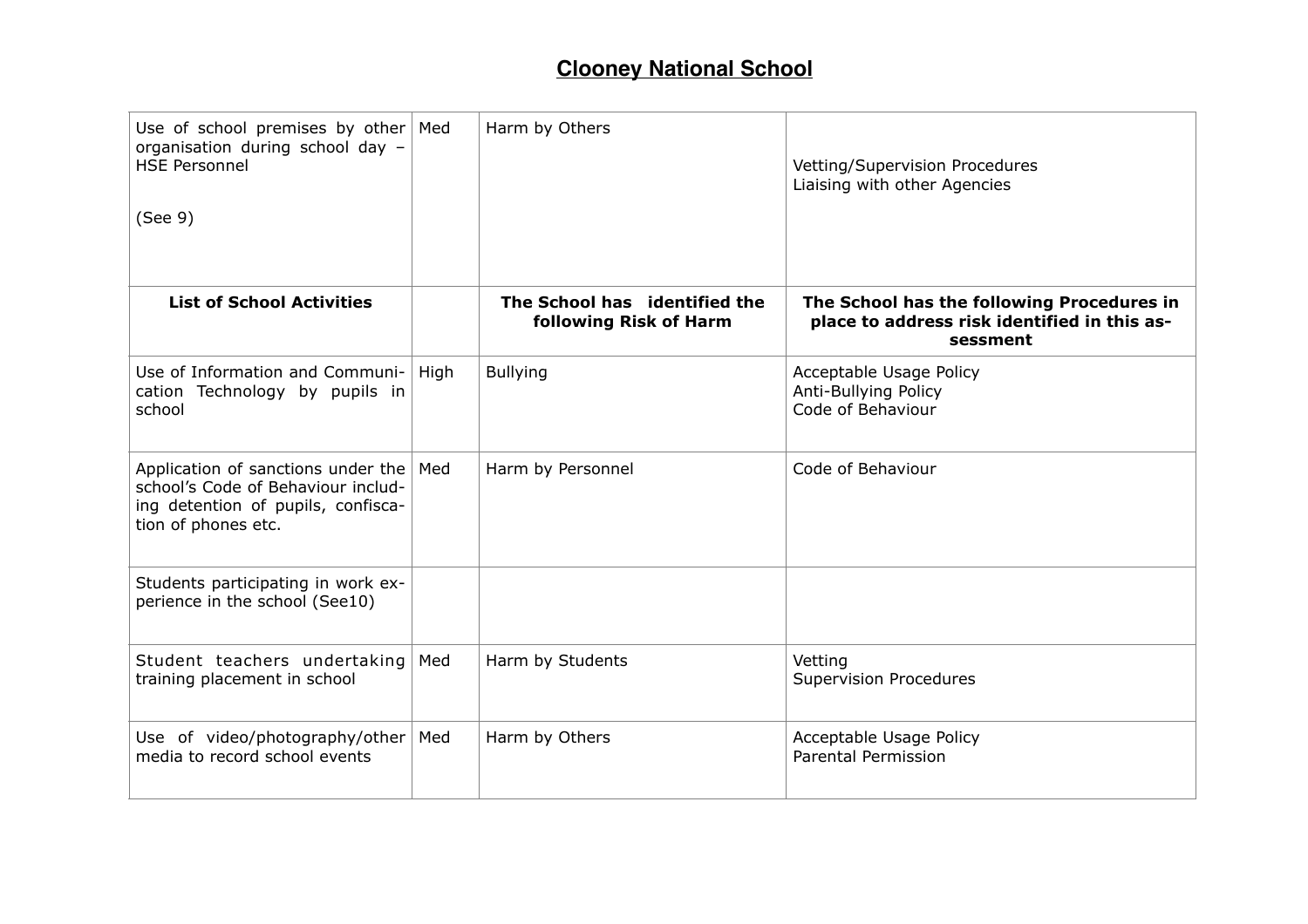| After school use of school premis-<br>$\vert$ es by other organisations | Med/<br>_OW | Hire of School Policy |
|-------------------------------------------------------------------------|-------------|-----------------------|
|                                                                         |             |                       |

**Important Note:** It should be noted that risk in the context of this risk assessment is the risk of "harm" as defined in the Children First Act 2015 and not general health and safety risk. The definition of harm is set out in Chapter 4 of the *Child Protection Procedures for Primary and Post- Primary Schools 2017*

In undertaking this risk assessment, the board of management has endeavoured to identify as far as possible the risks of harm that are relevant to this school and to ensure that adequate procedures are in place to manage all risks identified. While it is not possible to foresee and remove all risk of harm, the school has in place the procedures listed in this risk assessment to manage and reduce risk to the greatest possible extent.

This risk assessment has been completed by the Board of Management on 3rd November 2020*.* It will be reviewed as part of the school's annual review of its Child Safeguarding Statement.

| $\sim$<br>$\sim$<br>- | -<br>-- |
|-----------------------|---------|
|                       | - - -   |

Chairperson, Board of Management

Signed \_\_\_\_\_\_\_\_\_\_\_\_\_\_\_\_\_\_\_\_\_\_\_\_\_\_\_\_\_\_\_\_\_\_\_\_\_ Date \_\_\_\_\_\_\_\_\_\_\_\_\_\_\_\_

Principal/Secretary to the Board of Management